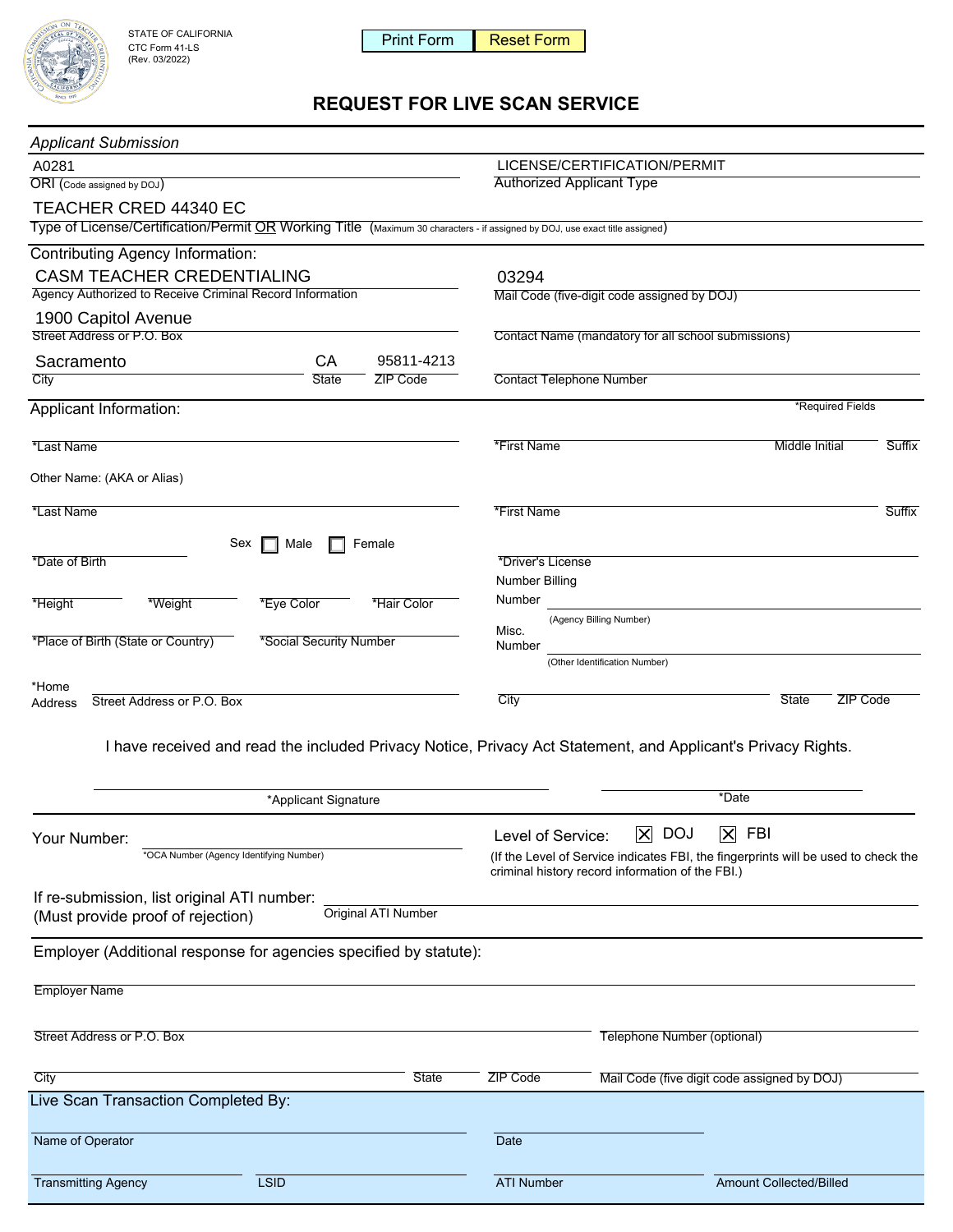

### **Privacy Notice**

As Required by Civil Code § 1798.17

**Collection and Use of Personal Information.** The California Justice Information Services (CJIS) Division in the Department of Justice (DOJ) collects the information requested on this form as authorized by Business and Professions Code sections 4600-4621, [7574-7574.16,](https://7574-7574.16) 26050-26059, 11340-11346, and 22440-22449; Penal Code sections 11100-11112, and 11077.1; Health and Safety Code sections 1522, [1416.20-1416.50](https://1416.20-1416.50), [1569.10-1569.24](https://1569.10-1569.24), 1596.80-1596.879, 1725-1742, and 18050-18055; Family Code sections 8700-87200, 8800-8823, and 8900-8925; Financial Code sections 1300-1301, 22100-22112, 17200-17215, and 28122-28124; Education Code sections 44330-44355; Welfare and Institutions Code sections 9710-9719.5, 14043-14045, 4684-4689.8, and 16500-16523.1; and other various state statutes and regulations. The CJIS Division uses this information to process requests of authorized entities that want to obtain information as to the existence and content of a record of state or federal convictions to help determine suitability for employment, or volunteer work with children, elderly, or disabled; or for adoption or purposes of a license, certification, or permit. In addition, any personal information collected by state agencies is subject to the limitations in the Information Practices Act and state policy. The DOJ's general privacy policy is available at **<http://oag.ca.gov/privacy-policy>**.

**Providing Personal Information.** All the personal information requested in the form must be provided. Failure to provide all the necessary information will result in delays and/or the rejection of your request.

**Access to Your Information.** You may review the records maintained by the CJIS Division in the DOJ that contain your personal information, as permitted by the Information Practices Act. See below for contact information.

**Possible Disclosure of Personal Information.** In order to process applications pertaining to Live Scan service to help determine the suitability of a person applying for a license, employment, or a volunteer position working with children, the elderly, or the disabled, we may need to share the information you give us with authorized applicant agencies.

The information you provide may also be disclosed in the following circumstances:

- With other persons or agencies where necessary to perform their legal duties, and their use of your information is compatible and complies with state law, such as for investigations or for licensing, certification, or regulatory purposes.
- To another government agency as required by state or federal law.

**Contact Information.** For questions about this notice or access to your records, you may contact the Associate Governmental Program Analyst at the DOJ's Keeper of Records at (916) 210-3310, by email at **[keeperofrecords@doj.ca.gov](mailto:keeperofrecords@doj.ca.gov),** or by mail at:

> Department of Justice Bureau of Criminal Information & Analysis Keeper of Records P.O. Box 903417 Sacramento, CA 94203-4170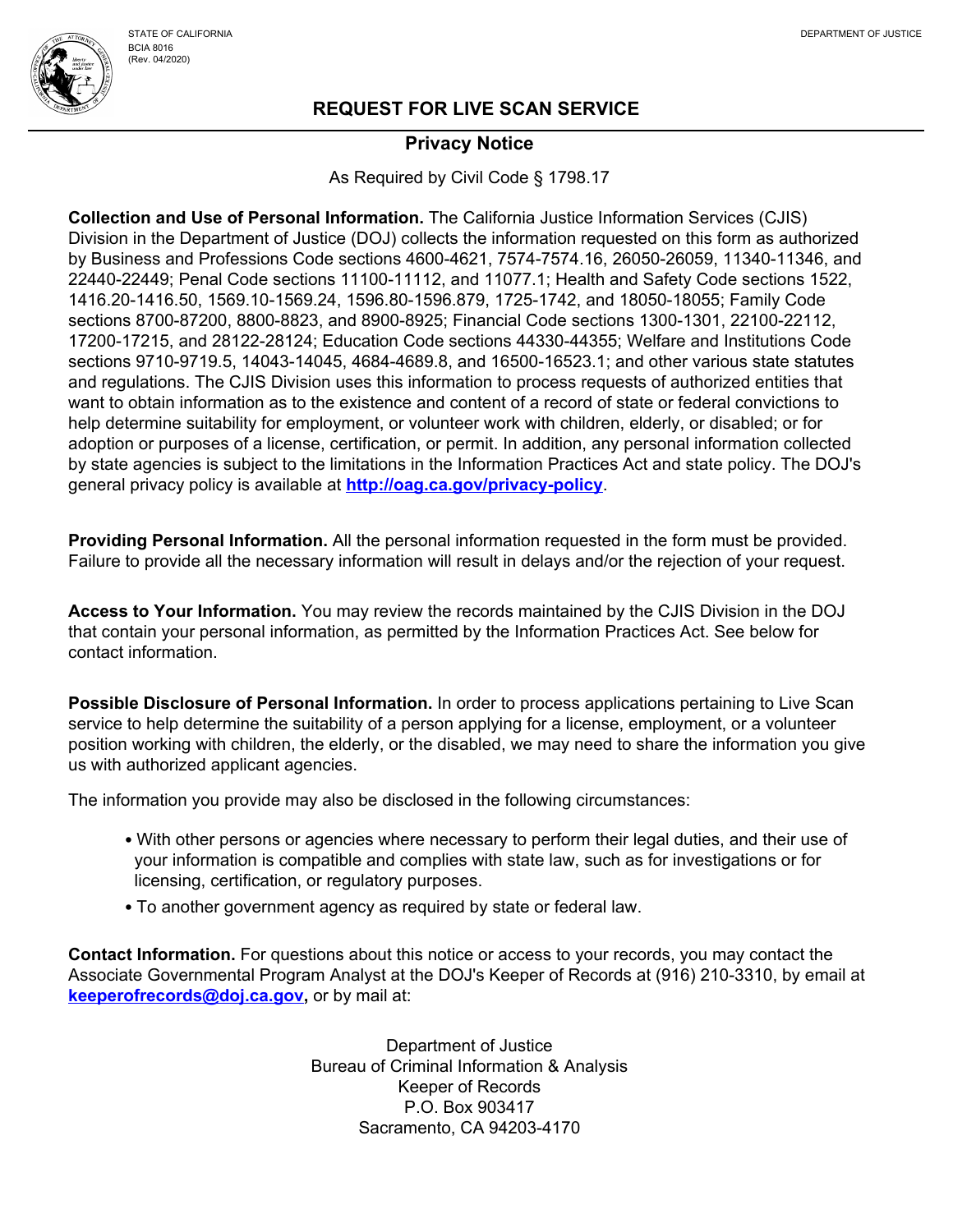## **REQUEST FOR LIVE SCAN SERVICE**

#### **Privacy Act Statement**

**Authority**. The FBI's acquisition, preservation, and exchange of fingerprints and associated information is generally authorized under 28 U.S.C. 534. Depending on the nature of your application, supplemental authorities include Federal statutes, State statutes pursuant to Pub. L. 92-544, Presidential Executive Orders, and federal regulations. Providing your fingerprints and associated information is voluntary; however, failure to do so may affect completion or approval of your application.

**Principal Purpose**. Certain determinations, such as employment, licensing, and security clearances, may be predicated on fingerprint-based background checks. Your fingerprints and associated information/biometrics may be provided to the employing, investigating, or otherwise responsible agency, and/or the FBI for the purpose of comparing your fingerprints to other fingerprints in the FBI's Next Generation Identification (NGI) system or its successor systems (including civil, criminal, and latent fingerprint repositories) or other available records of the employing, investigating, or otherwise responsible agency. The FBI may retain your fingerprints and associated information/biometrics in NGI after the completion of this application and, while retained, your fingerprints may continue to be compared against other fingerprints submitted to or retained by NGI.

**Routine Uses.** During the processing of this application and for as long thereafter as your fingerprints and associated information/biometrics are retained in NGI, your information may be disclosed pursuant to your consent, and may be disclosed without your consent as permitted by the Privacy Act of 1974 and all applicable Routine Uses as may be published at any time in the Federal Register, including the Routine Uses for the NGI system and the FBI's Blanket Routine Uses. Routine uses include, but are not limited to, disclosures to: employing, governmental, or authorized nongovernmental agencies responsible for employment, contracting, licensing, security clearances, and other suitability determinations; local, state, tribal, or federal law enforcement agencies; criminal justice agencies; and agencies responsible for national security or public safety.